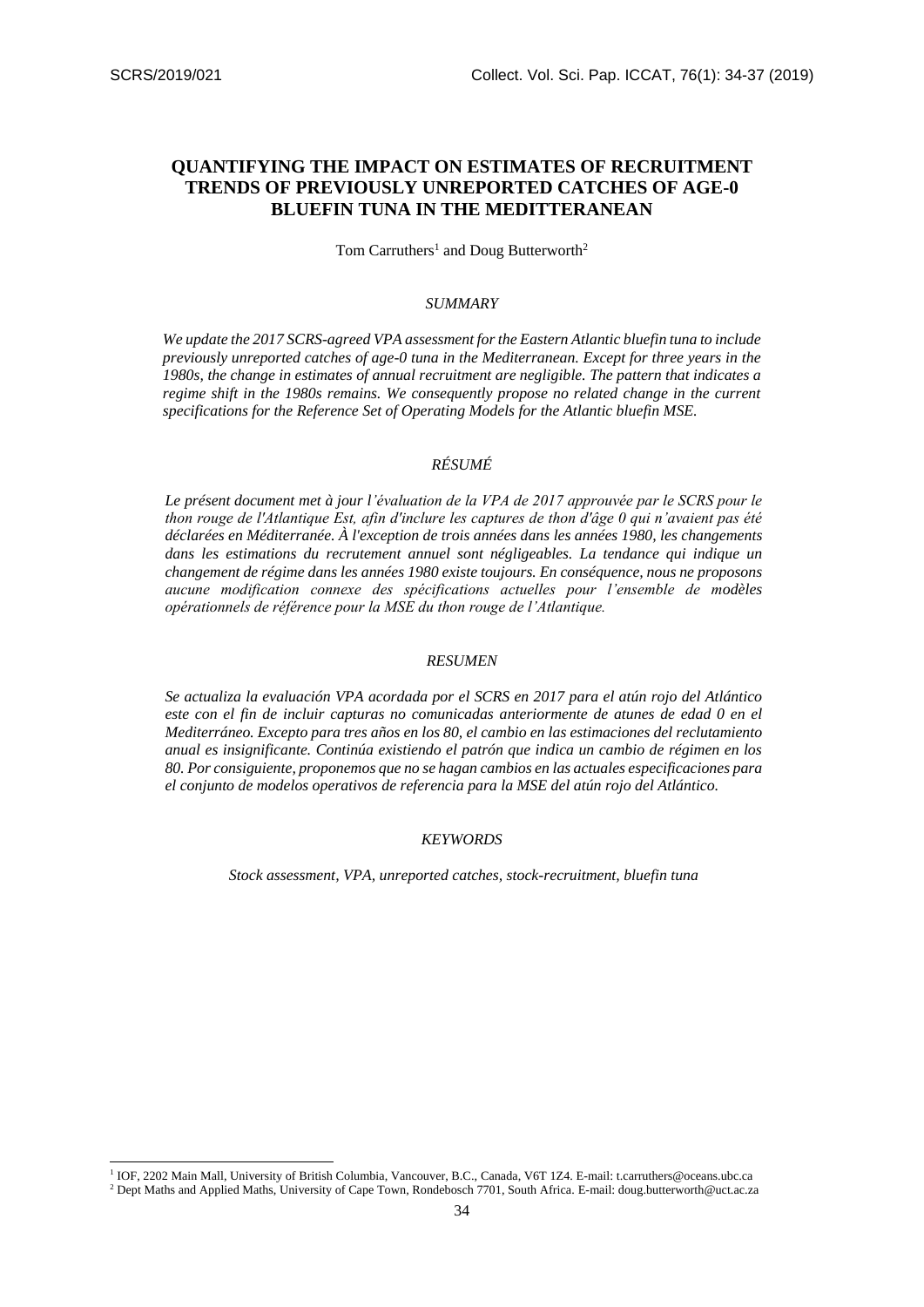#### **1. Introduction**

Current stock assessments for Eastern Atlantic bluefin tuna (Anon. 2017) suggest that there may have been a shift in productivity in the 1980s from generally low recruitment before 1980 to high recruitment after 1990 (**Figure 1**). However, according to ICCAT documents (e.g. SCRS/1986/050), the catches of age-0 Mediterranean fish may be underreported in the current ICCAT dataset for the years 1972-1976, 1981-1985 and 1992. In this paper we evaluate whether these missing catches (whose determination was kindly co-ordinated by Dr Kimoto, who provided the results to us) substantially alter the basis to infer a regime-shift in the 1980s for the Eastern stock by adding these catches to the numbers at age estimated by the most recent VPA stock assessment agreed by the ICCAT SCRS (Anon 2017).

#### **2. Methods**

Management advice for the East is currently provided by a VPA assessment that estimates stock numbers by adding observed catches at age for younger fish, back in time, along the cohort. In this assessment framework it is relatively simple to evaluate the potential range of impact of the missing age-0 catches, since they are the last catches to be added to each cohort. The current assessments report recruitment to the fishery in age-1  $N_1$ . It follows that for a year *y*, age-0 catches  $C_{0,v-1}$  can be added to model predictions of age-1 numbers  $N_{1,v}$  to provide a revised estimate of age 1 numbers  $\hat{N}_{1,y}$ , by assuming a rate of natural mortality  $M_0$  that would have occurred in the year before these fish reached age-1:

$$
\widehat{N}_{1,y} = N_{1,y} + C_{0,y-1}e^{-M_0}
$$
\n(1)

Note that this process does not impact the objective function minimised in fitting the VPA, as that depends only on numbers-at-age at higher ages, and these remain unchanged in this process.

Here we consider three scenarios. The first is illustrative only, and assumes that all of the age-0 catches survived and can be added directly to the VPA estimated numbers at age 1 ( $M_0 = 0$ ). The second scenario assumes that the age-0 catches were subject to the age 1 mortality rate (of the VPA assessment, Anon. 2017) before adding these to VPA predicted numbers at age 1 ( $M_0 = M_1 = 0.41$ ). As in many fish species bluefin are assumed to exhibit greater natural mortality at smaller sizes. Age-0 mortality rate can be extremely high. We hence also consider a further natural mortality rate scenario that is double age-1 mortality rate to provide a credible lower bound for the impact of age-0 catches on assessment predictions of recruitment to age-1 ( $M_0 = 2M_1 = 0.82$ ).

## **3. Results**

The addition of the age-0 catches made a qualitative difference to only three years 1983, 1984 and 1986 (**Table 2, Figure 1**). The absolute maximum impact these could have assuming no mortality is a 40%, 37% and 29% increase in recruitment in these years (**Table 2**). A more likely magnitude of increase for these years is that between scenarios 2 and 3, which are approximately half these magnitudes at around 20%, 20% and 15% increases respectively (**Table 2**).

#### **4. Discussion**

The increases in age-1 recruitment estimated by the VPA assessment do not qualitatively change the pattern of low recruitment prior to 1980 and high recruitment after 1990, even under the maximum impact- no mortality rate scenario. If anything, the missing catches serve to somewhat smooth the transition from the low to high recruitment regime (**Figure 1**).

In the context of Operating Models for the purposes of MSE, the new recruitment estimates do not lessen the need to consider this shift in the typical magnitude of recruitment. The updates are quantitatively minor and do not affect the mean recruitment prior to 1980 or after 1990.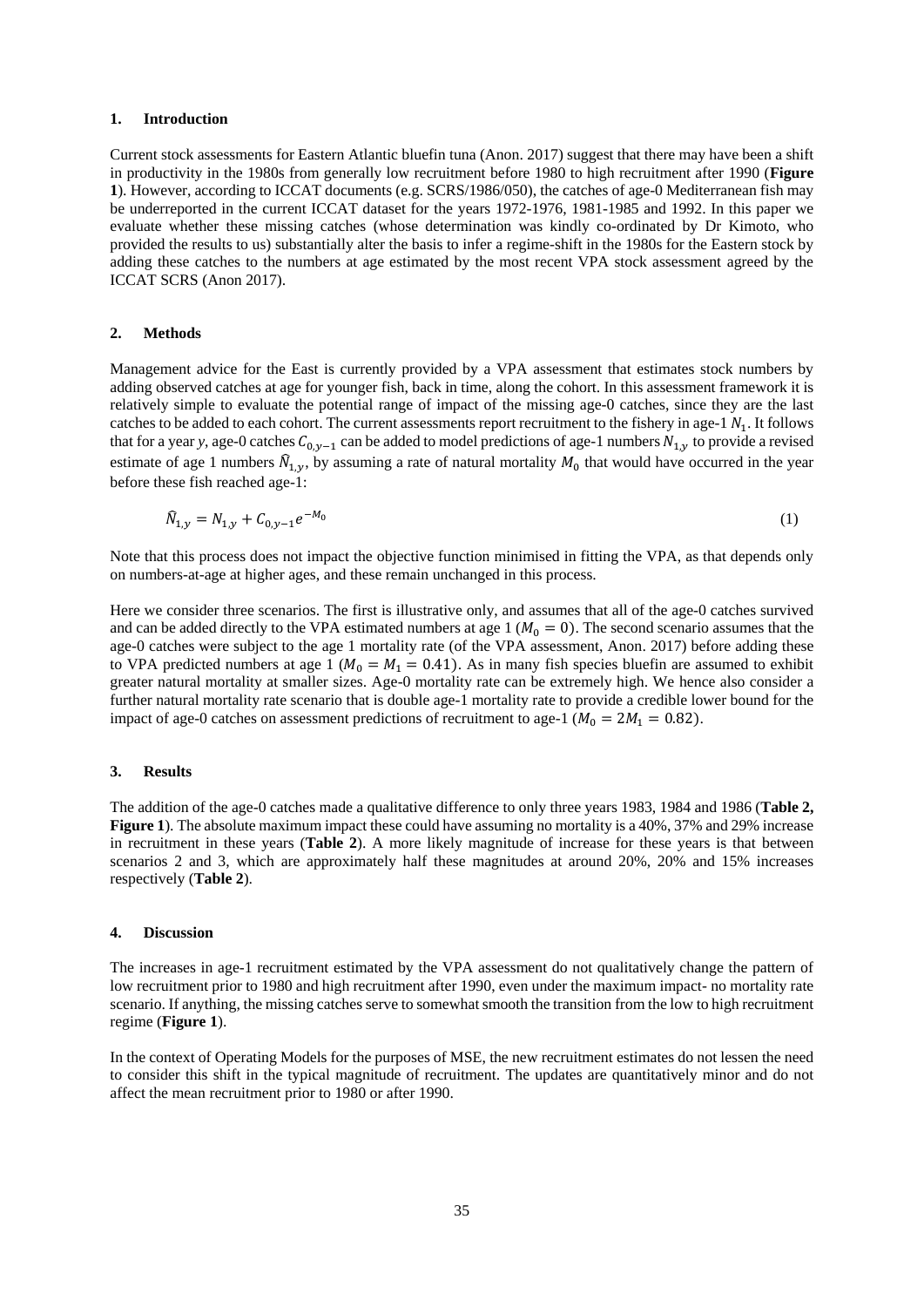We therefore propose that, in this respect, earlier decision about conditioning and alternative recruitment scenarios remain unchanged. In principle, these additional age zero catches could be included when conditioning the Operating Models (OMs). However for technical reasons that would not be a straightforward exercise, and would make very little difference to results; given the amount of time this would require in what is an already timechallenged schedule, we advocate not to attempt this for the Reference Set OMs.

# **5. Acknowledgements**

We thank Ai Kimoto for co-ordinating the investigation of the literature for information on these previously unreported catches, and providing her results to us. This work was carried out under the provision of the ICCAT Atlantic Wide Research Programme for Bluefin Tuna (GBYP), funded by the European Union, several ICCAT CPCs, the ICCAT Secretariat and by other entities (see: http://www.iccat.int/GBYP/en/Budget.htm). The contents of this paper do not necessarily reflect the viewpoints of ICCAT or other funders and in no ways anticipate ICCAT future policy in this area.

# **References**

Anon. 2017. Report of the 2017 ICCAT bluefin stock assessment meeting. International Commission for the Conservation of Atlantic Tunas. Available online at: <https://www.iccat.int/Documents/SCRS/DetRep/> BFT\_ASS\_ENG.pdf [accessed October 2018]